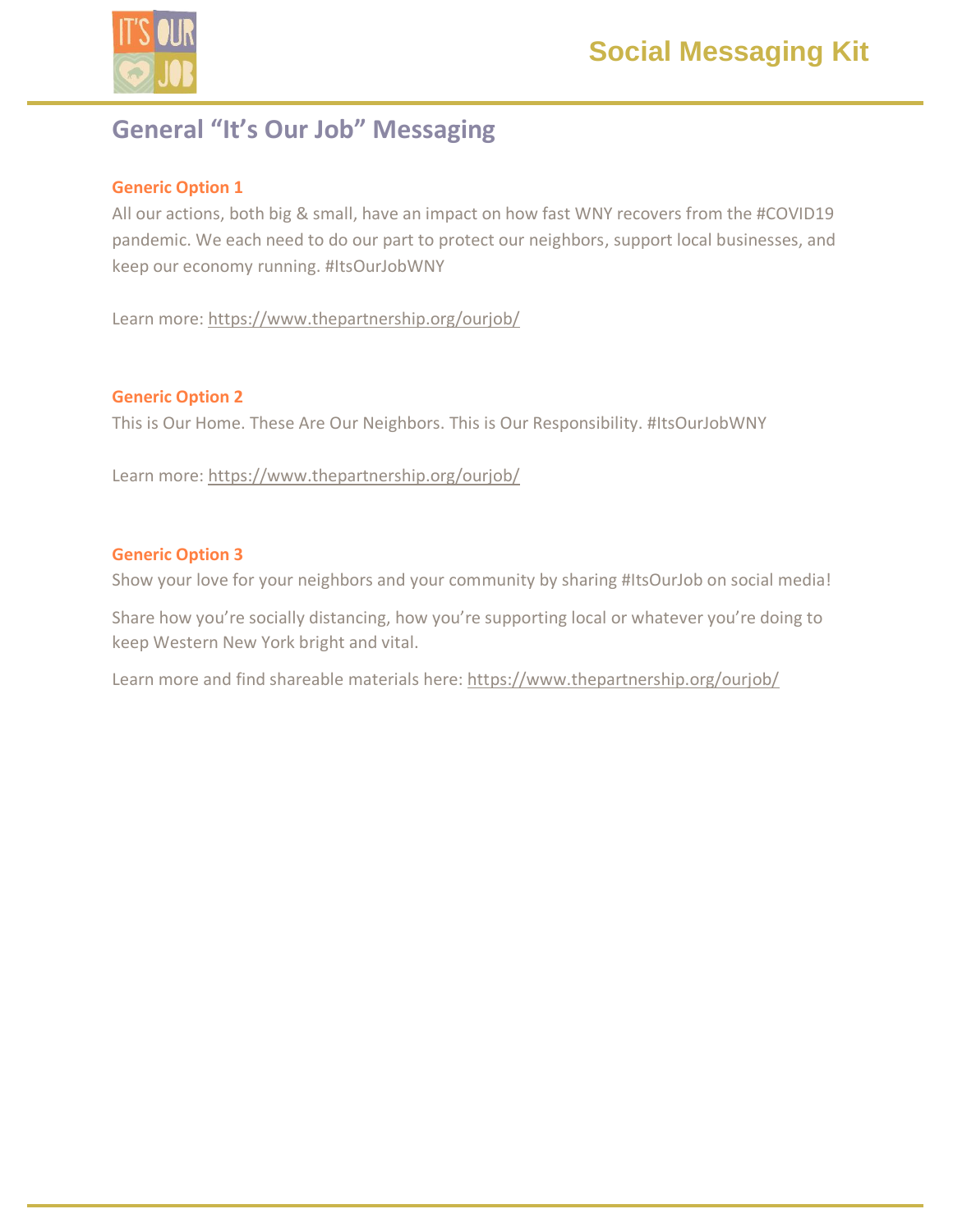

# **Buy Local Messaging**

# **Buy Local Option 1**

Put your money where your heart is and support our neighbors.

Let's all make an effort to support local businesses so we can come back quicker & stronger than ever. It's our job.

Join the movement & learn more<https://www.thepartnership.org/ourjob/> #ItsOurJobWNY #BuyLocal

## **Buy Local Option 2**

Now more than ever, each of us has to do our part to keep local businesses open, and our neighbors safe and employed. So put your money where your heart is and #BuyLocal. #ItsOurJobWNY

Find a listing of local businesses to support:<https://www.thepartnership.org/ourjob/>

# **Buy Local Option 3**

It's important we spend our dollars at locally owned businesses to ensure WNY stays bright & vital.

So put your money where your heart is and support our neighbors. Learn how you can support our economy here: <https://www.thepartnership.org/ourjob/> #ItsOurJobWNY #BuyLocal

# **Buy Local Option 4**

Why is it important to #BuyLocal?

Local businesses are owned & operated by our neighbors. They're invested in the future of our community, and #ItsOurJobWNY to support them in return.

So put your money where your heart is: https://www.thepartnership.org/ourjob/

## **Buy Local Option 5**

Local businesses are owned and operated by our neighbors. They care about and are invested in our community, and #ItsOurJobWNY to support them in return.

So put your money where your heart is and #BuyLocal. https://www.thepartnership.org/ourjob/